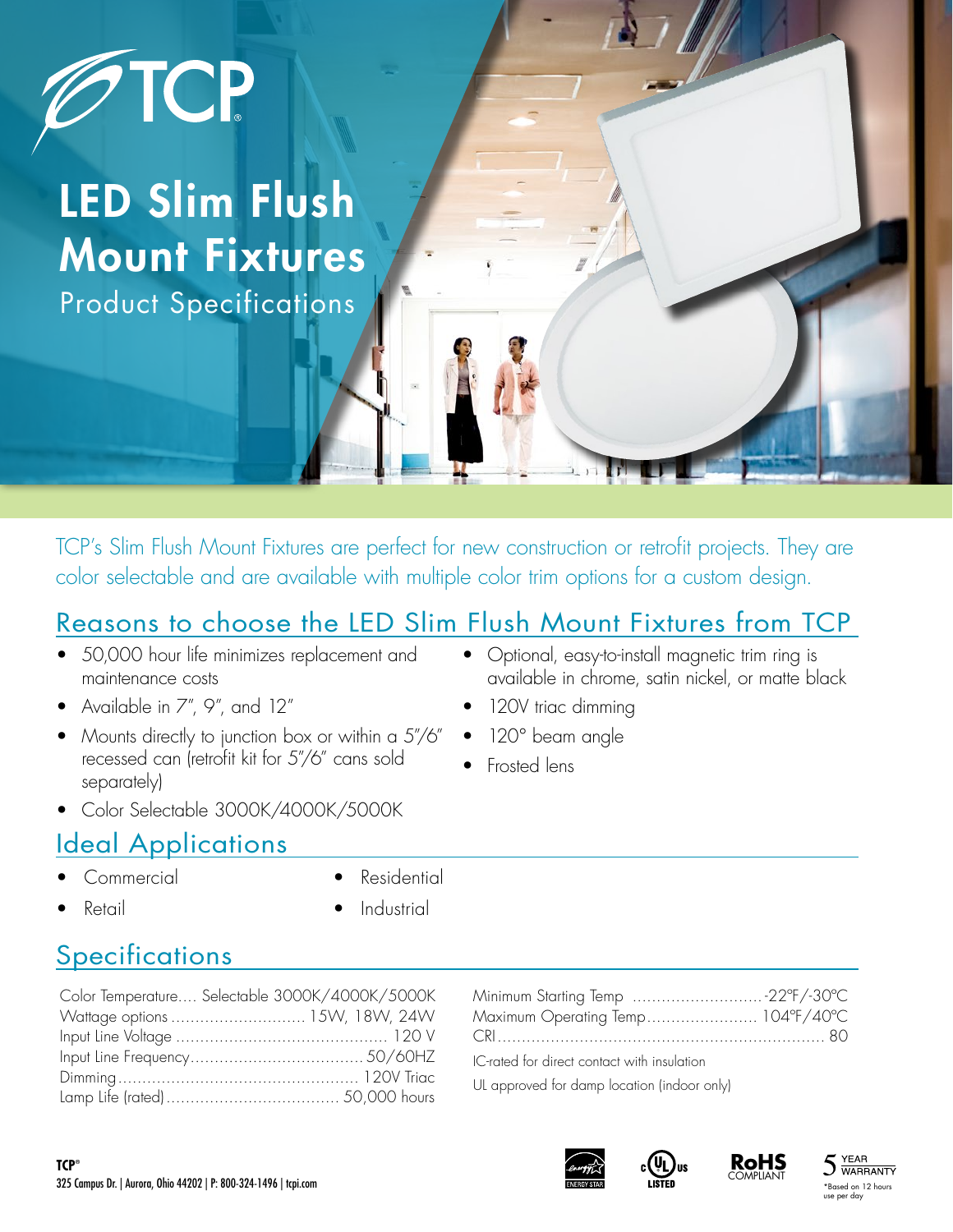# LED Slim Flush Mount Fixtures

## **Specifications**



### Circle Flush Mount

| ITEM #      | <b>DESCRIPTION</b>                      | <b>ENERGY STAR</b> | <b>SIZE</b> | <b>VOLTAGE</b> | LED<br><b>WATTS</b> | <b>LUMENS</b> | <b>LPW</b> | <b>CRI</b> | <b>COLOR TEMP</b> | <b>MOL</b><br>(inches) | <b>DIA</b><br>(inches) | CASE<br>QTY |
|-------------|-----------------------------------------|--------------------|-------------|----------------|---------------------|---------------|------------|------------|-------------------|------------------------|------------------------|-------------|
|             | <b>Circle Flush Mounts</b>              |                    |             |                |                     |               |            |            |                   |                        |                        |             |
| FMR07CCT    | LED FLUSH MT RD 15W CCT SELECT          | ★                  | $7^{\circ}$ | 120V           | 15                  | 930           | 66         | 80         | Select 3000K      | 0.5                    | 7.1                    | 6           |
|             |                                         |                    |             |                |                     | 1045          | 72         |            | Select 4000K      |                        |                        |             |
|             |                                         |                    |             |                |                     | 990           | 70         |            | Select 5000K      |                        |                        |             |
| FMR09CCT    | LED FLUSH MT RD 18W CCT SELECT          | ★                  | $Q^{\pi}$   | 120V           | 18                  | 1185          | 69         | 80         | Select 3000K      | 0.5                    | 8.9                    | 6           |
|             |                                         |                    |             |                |                     | 1364          | 76         |            | Select 4000K      |                        |                        |             |
|             |                                         |                    |             |                |                     | 1260          | 73         |            | Select 5000K      |                        |                        |             |
| FMR0930KBBU | LED FLUSH MT RD 18W 30K, BATTERY BACKUP |                    | $\varphi$ " | 120V           | 18                  | 1185          | 69         | 80         | 3000K             | 0.5                    | 8.9                    | 6           |
| FMR12CCT    | LED FLUSH MT RD 24W CCT SELECT          | ★                  | 12"         | 120V           | 24                  | 1770          | 77         | 80         | Select 3000K      | 0.5                    | 11.8                   | 6           |
|             |                                         |                    |             |                |                     | 2030          | 85         |            | Select 4000K      |                        |                        |             |

| <b>Circle Flush Mount Accessories</b> |                                      |                  |              |  |  |  |  |
|---------------------------------------|--------------------------------------|------------------|--------------|--|--|--|--|
| ITEM#                                 | <b>DESCRIPTION</b>                   | <b>SIZE</b>      | <b>COLOR</b> |  |  |  |  |
| <b>FMROZCHR</b>                       | IFD FIUSH MT 1.5W RING CHROME        | 7 <sup>n</sup>   | Chrome       |  |  |  |  |
| <b>FMROZNIC</b>                       | IED FILISH MT 1.5W RING SATIN NICKEL | 7 <sup>n</sup>   | Satin Nickel |  |  |  |  |
| <b>FMROZBIA</b>                       | IED FIUSH MT 1.5W RING MATTE BIACK   | 7 <sup>n</sup>   | Matte Black  |  |  |  |  |
| <b>FMRO9CHR</b>                       | IFD FIUSH MT 18W RING CHROME         | Q''              | Chrome       |  |  |  |  |
| <b>FMRO9NIC</b>                       | IFD FIUSH MT 18W RING SATIN NICKEL   | Q''              | Satin Nickel |  |  |  |  |
| <b>FMRO9BLA</b>                       | IFD FIUSH MT 18W RING MATTE BIACK    | Q''              | Matte Black  |  |  |  |  |
| FMR12CHR                              | IFD FIUSH MT 24W RING CHROME         | 12 <sup>n</sup>  | Chrome       |  |  |  |  |
| <b>FMR12NIC</b>                       | IFD FIUSH MT 24W RING SATIN NICKEL   | 12 <sup>''</sup> | Satin Nickel |  |  |  |  |
| FMR12BIA                              | IFD FIUSH MT 24W RING MATTE BIACK    | 12 <sup>''</sup> | Matte Black  |  |  |  |  |

Retrofit Kit for 5"/6" Can Installation: Item # FMRETROKIT Fits all sizes

1880 82 Select 5000K

# LELE









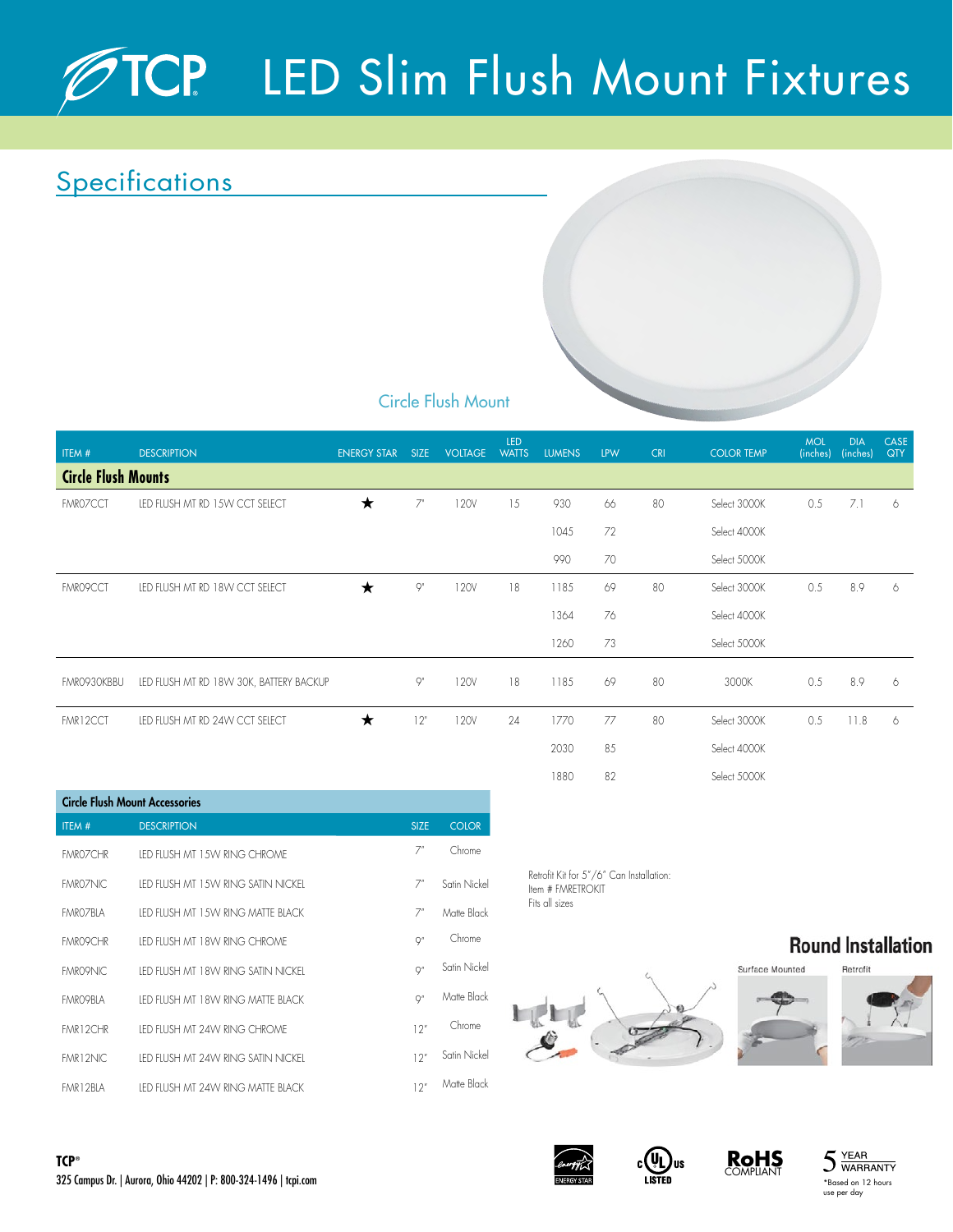# TCP LED Slim Flush Mount Fixtures

## **Specifications**



### Square Flush Mount

| ITEM #                     | <b>DESCRIPTION</b>             | <b>ENERGY STAR</b> | <b>SIZE</b>    | <b>VOLTAGE</b> | LED<br>WATTS | <b>LUMENS</b> | <b>LPW</b> | <b>CRI</b> | <b>COLOR TEMP</b> | <b>MOL</b><br>(inches) | <b>DIA</b><br>(inches) | <b>CASE</b><br>QTY |  |
|----------------------------|--------------------------------|--------------------|----------------|----------------|--------------|---------------|------------|------------|-------------------|------------------------|------------------------|--------------------|--|
| <b>Square Flush Mounts</b> |                                |                    |                |                |              |               |            |            |                   |                        |                        |                    |  |
| FMS07CCT                   | LED FLUSH MT SQ 12W CCT SELECT | ★                  | $7^{\circ}$    | 120V           | 12           | 813           | 67.8       | 80         | Select 3000K      | 0.6                    | 6.4                    | 6                  |  |
|                            |                                |                    |                |                |              | 861           | 71.8       |            | Select 4000K      |                        |                        |                    |  |
|                            |                                |                    |                |                |              | 800           | 66.7       |            | Select 5000K      |                        |                        |                    |  |
| FMS09CCT                   | LED FLUSH MT SQ 18W CCT SELECT | ★                  | Q <sup>n</sup> | 120V           | 18           | 1299          | 72.2       | 80         | Select 3000K      | 0.6                    | 8.4                    | 6                  |  |
|                            |                                |                    |                |                |              | 1422          | 79         |            | Select 4000K      |                        |                        |                    |  |
|                            |                                |                    |                |                |              | 1272          | 70.7       |            | Select 5000K      |                        |                        |                    |  |
| FMS12CCT                   | LED FLUSH MT SQ 24W CCT SELECT | $\star$            | 12"            | 120V           | 24           | 1978          | 82.4       | 80         | Select 3000K      | 0.6                    | 11.4                   | 6                  |  |
|                            |                                |                    |                |                |              | 2163          | 90.        |            | Select 4000K      |                        |                        |                    |  |

| <b>Square Flush Mount Accessories</b> |                                     |                 |              |  |  |  |  |  |
|---------------------------------------|-------------------------------------|-----------------|--------------|--|--|--|--|--|
| ITEM#                                 | <b>DESCRIPTION</b>                  | <b>SIZE</b>     | <b>COLOR</b> |  |  |  |  |  |
| <b>FMSOZCHR</b>                       | IFD FIUSH MT 12W TRIM CHROME        | 7"              | Chrome       |  |  |  |  |  |
| FMS07NIC                              | IED FILISH MT 12W TRIM SATIN NICKEL | 7"              | Satin Nickel |  |  |  |  |  |
| <b>FMSOZBIA</b>                       | IFD FIUSH MT 12W TRIM MATTE BIACK   | 7"              | Matte Black  |  |  |  |  |  |
| <b>FMS09CHR</b>                       | IED FILISH MT 18W TRIM CHROME       | Q''             | Chrome       |  |  |  |  |  |
| <b>FMS09NIC</b>                       | IFD FIUSH MT 18W TRIM SATIN NICKEL  | Q''             | Satin Nickel |  |  |  |  |  |
| <b>FMSO9BIA</b>                       | IFD FIUSH MT 18W TRIM MATTE BIACK   | Q''             | Matte Black  |  |  |  |  |  |
| <b>FMS12CHR</b>                       | IFD FIUSH MT 24W TRIM CHROME        | 12"             | Chrome       |  |  |  |  |  |
| <b>FMS12NIC</b>                       | IED FIUSH MT 24W TRIM SATIN NICKEL  | 12''            | Satin Nickel |  |  |  |  |  |
| <b>FMS12BIA</b>                       | IFD FIUSH MT 24W TRIM MATTE BIACK   | 12 <sup>n</sup> | Matte Black  |  |  |  |  |  |

Retrofit Kit for 5"/6" Can Installation: Item # FMRETROKIT Fits all sizes

1952 81.3 Select 5000K

### **Square Installation**

Surface Mounted Retrofit













325 Campus Dr. | Aurora, Ohio 44202 | P: 800-324-1496 | tcpi.com **TCP®** ©TCP OCT 2021/WF218003